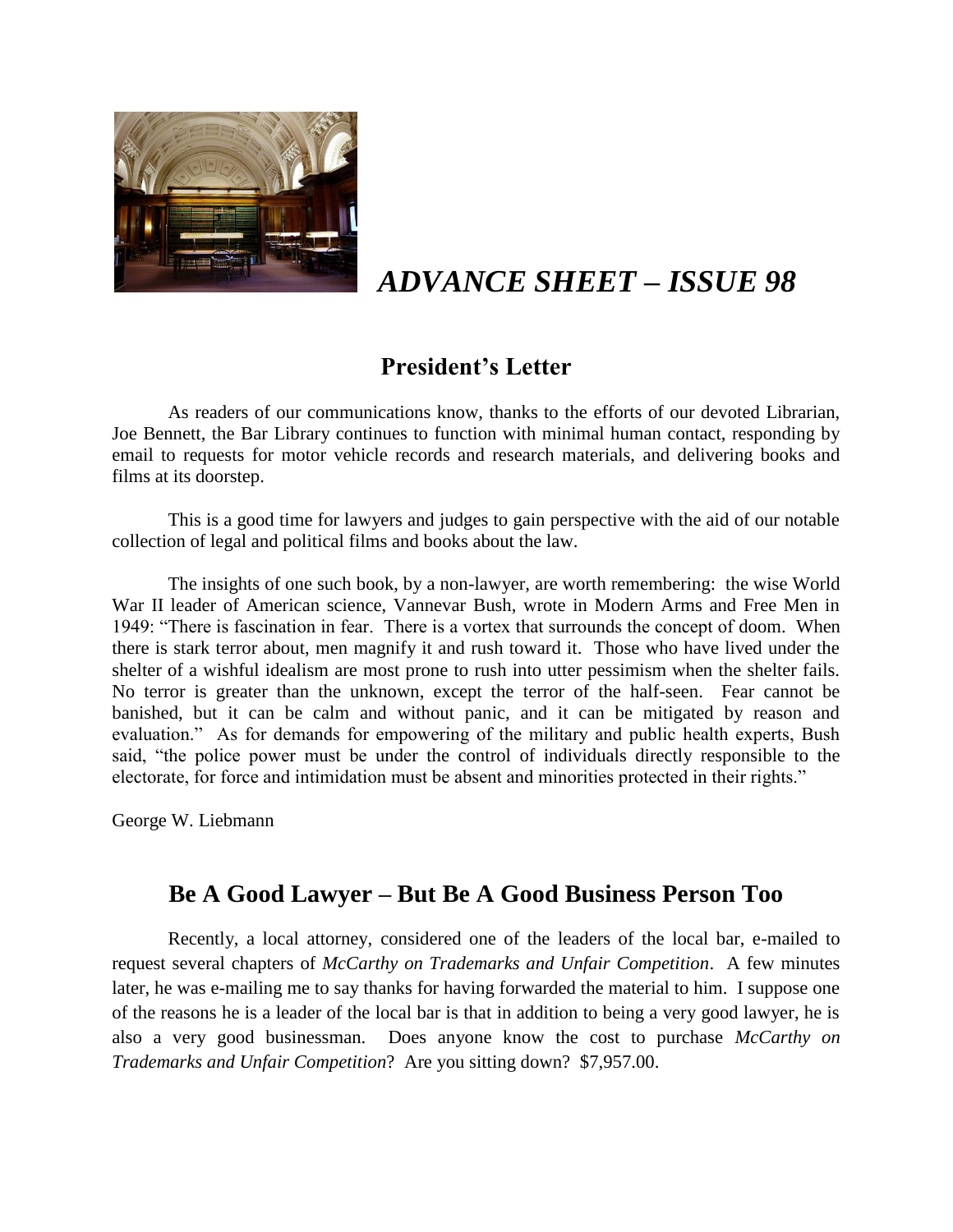The question I have for you is what multi-volume set are you paying thousands of dollars a year just to keep current that you could be accessing by way of the Bar Library? A local librarian once requested that we subscribe to the Westlaw database "Texts & Treatises," which we did. This very database alone provides access to everything from *Federal Practice & Procedure* (Wright & Miller) to *Miller's Standard Insurance Policies* to *Am Jur*; *Corpus Juris*; *Uniform Laws Annotated*; and thousands of more titles. I suggest that you do the following. Make a list of materials that your firm subscribes to and which are not used on a daily or regular basis. Just exclude those books or databases you cannot do without. Now, send the list to me at [jwbennett@barlib.org.](mailto:jwbennett@barlib.org) I will tell you which you can access by way of the Bar Library. Now, find yourself a calculator. You are most likely going to need one to figure out how much you can save. For the sake of your firm, do not stop at being just a good lawyer.

Do we still take requests for the purchase of material the man at the back of the room just asked? Why yes we do. Thank you for your question. Recently another member of the Library asked whether we had the most recent edition of *Trademark Law: A Practitioner's Guide* by Siegrun D. Kane, which is published by the Practicing Law Institute. I told him that since we had so many other sources we had not updated that one, but, if he thought it was a meritorious publication, we would purchase the new edition. That is another Bar Library touchstone. We are not so arrogant as to think that we have as much knowledge of material as you the practitioner. If you think we should have something that we do not, we do in fact listen. A payment of \$600 was forwarded to P.L.I., which included a slight charge for expedited delivery (our member indicated that time was somewhat of the essence), and the book was soon being used in the office of our member. Remember, all Bar Library collections circulate.

The Bar Library is a not for profit corporation. We are in business for the sole purpose of providing all of you what you need in the way of legal resources. All I ask is that you please let us do it.

Joe Bennett

#### **A Long-Standing Tradition with a New Twist in the COVID-19 Era**

by H. Mark Stichel \*

On January 28, 2020, I argued before the United States Court of Appeals for the Fourth Circuit in *Andrews v. Baltimore City Police Department,* a case involving significant Fourth Amendment issues and Cell Site Location Information (CSLI) technology. As the saying goes, this was not my first rodeo. I clerked for Judge Francis D. Murnaghan, Jr., for the first year after I graduated from law school and have argued many cases before the Fourth Circuit since then. However, this time there was a surprise at the end of the argument.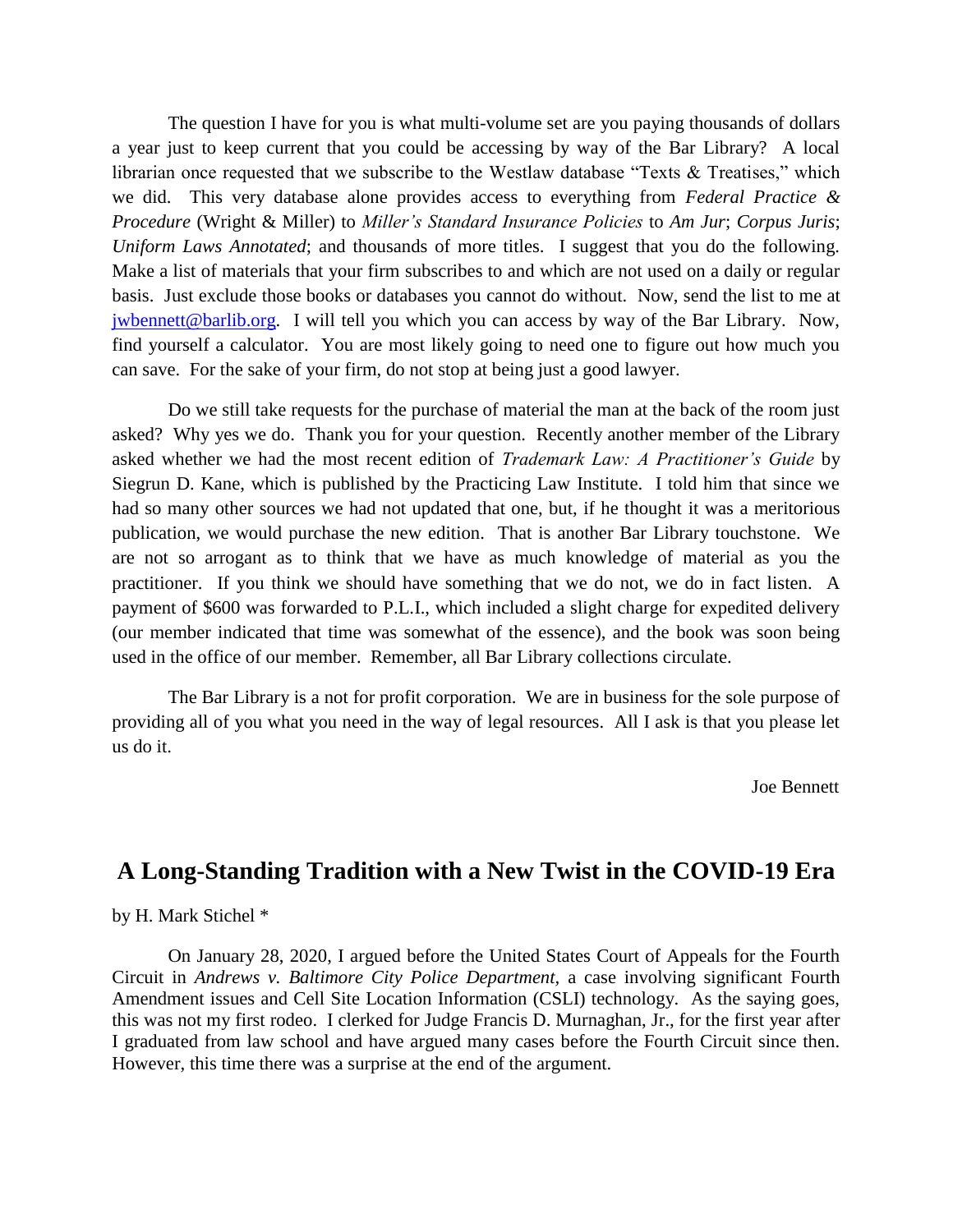One long-standing tradition for which the Fourth Circuit is known is that after each argument the judges come down from the bench and shake the hands of counsel. I was ready for my handshake when the judges came down after my argument. And, then there was a change in the usual script. Two of the three judges on the panel did not shake the hands of counsel. Instead, the judges offered elbow bumps.

On January 28, 2020, the United States was just awakening to the peril of the COVID-19 virus. Much has happened since then. Hardly did anyone know that what seemed like a big change – the abandonment of a handshake for an elbow bump -- would be nothing compared with what was to come. The January 28-31, 2020, argument session was the last one held in person. Now the Fourth Circuit is hearing oral argument remotely for the foreseeable future.

No one can say now what the world will be like after the COVID-19 crisis passes. But, I wholly expect that eventually in-person oral arguments will return at the Fourth Circuit and handshakes after oral argument will resume. Tradition and gentility are hallmarks of the Court. But, if the Court substitutes elbow bumps for handshakes, do not be surprised. You can say that you read about it for the first time here.

POSTSCRIPT: On March 27, 2020, the Court issued a published opinion granting the relief that I sought in my argument – a remand for discovery regarding the workings of CSLI technology that the Baltimore City Police Department used to locate Mr. Andrews. http://www.ca4.uscourts.gov/opinions/181953.P.pdf In 2016, the Court of Special Appeals of Maryland issued a groundbreaking decision in the criminal appeal that underlies the current federal case. *See State v. Andrews*, 227 Md. App. 350, 134 A.3d 324 (2016). Stay tuned for further developments.

\* H. Mark Stichel is a principal in the firm Astrachan Gunst Thomas, P.C. Mr. Stichel was President of the Library Company of the Baltimore Bar from February 1992 to November 2006, and a Director from 1989 to 2006.

## **Words Of Wisdom From Bar Library Founder George William Brown**

"There is no good reason why republican America in the nineteenth century should not achieve as great success in all that dignifies humanity as the Italian Republics of the middle ages, none why Baltimore should become in art, science and literature all that Florence ever was. But her citizens, like the merchant princes of Florence, must be willing to expend a portion of their wealth in objects of higher worth than fine house and clothes, sumptuous entertainments, and costly equipages. It is in vain to look for a race of scholars in a community where books do not abound. It would be as reasonable to expect a bountiful crop of grain to spring from barren rocks.

There is but one Library in the City at all complete in any department, and that is devoted to a single science – the law. It was established by the Baltimore Bar about fifteen years ago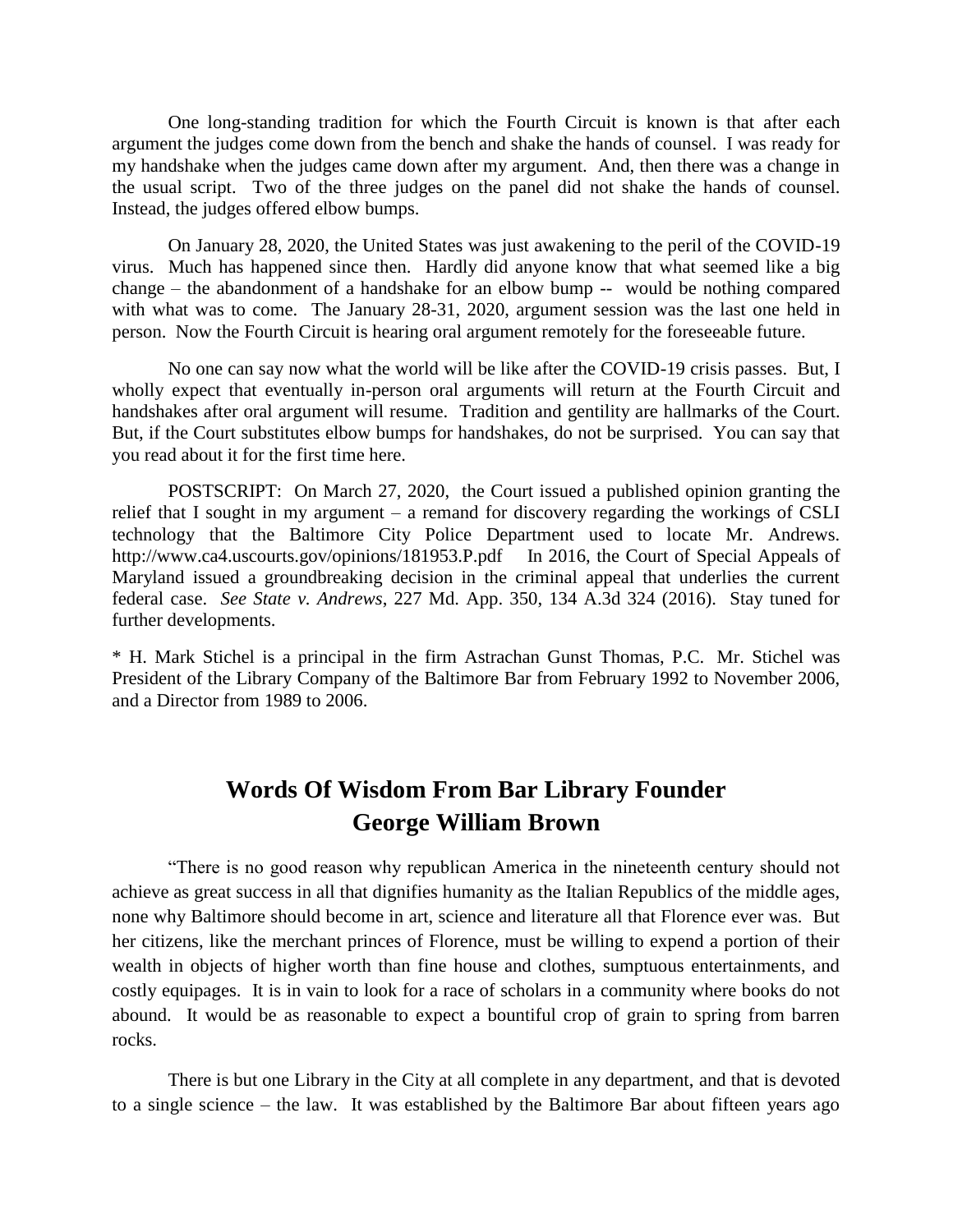under discouraging circumstances, but has been steadily supported by the profession ever since, and is now a credit to the City and a source of benefit to the whole State. The Judges of the Court of Appeals and Lawyers from every part of the State come to the City to consult its volumes. The youngest member of the profession has all the learning of the Books at his command, and is able to prepare his cases with confidence that he has mastered every point. It has already exerted an important and beneficial influence on the Bar, and is destined to accomplish much more.

Similar results always follow. A good Library is an ever-active power in a community. It sends far refreshing and never failing streams of knowledge into every walk of life. It tends to establish the great equality among men which it is the glory of our free institutions to foster. On its shelves are accumulated the intellectual wealth of all the ages. The poor scholar by its aid stands on the same intellectual level with the most favored children of fortune."

- George William Brown, *An Appeal for the Establishment of a Free Library in the City of Baltimore* (Baltimore: John D. Toy, 1856)

I am afraid it would be another twenty-six years before Mayor Brown would get his wish with the founding of the Enoch Pratt Free Library. Brown, who among other things was Mayor of the City of Baltimore at the outbreak of the Civil War, Chief Judge of the Supreme Bench of Baltimore City and founder of the Maryland Historical Society; Bar Association of Baltimore City and Library Company of the Baltimore Bar, would die in 1890.

#### **Book Review**

David M. O'Brien, Justice Robert H. Jackson's Unpublished Opinion in Brown v. Board: Conflict, Compromise and Constitutional Interpretation (Lawrence, KS; University Press of Kansas, 2017,119 pp.)

by George W. Liebmann \*\*

The subject of this book is a draft concurring opinion by Mr. Justice Jackson in Brown v. Board of Education. For many years it appeared on the website of the Robert H. Jackson Center, from which it has mysteriously disappeared. It is reproduced in full in the back of Professor O'Brien's book, but that is this work's only service. I would normally be inclined to diffidence and charity in assessing this book, since its author, Professor of Politics at the University of Virginia recently died at the age of 67 and is not in a position to refute any criticism. The maxim 'of the dead, say nothing but good', is a sound one, but Professor O'Brien extended no such charity to two of his subjects. Justice Felix Frankfurter was "a meddlesome backbiter, professing detachment and devotion to putting the role of law above politics… On the contrary he was passionate and arrogant, often petty, and an activist relishing in political intrigue, paradoxical, self-serving, and self-contradictory." Chief Justice Rehnquist, in turn, is charged with having "misled and misrepresented whose views his memo [on Brown] represented, if not outright lied."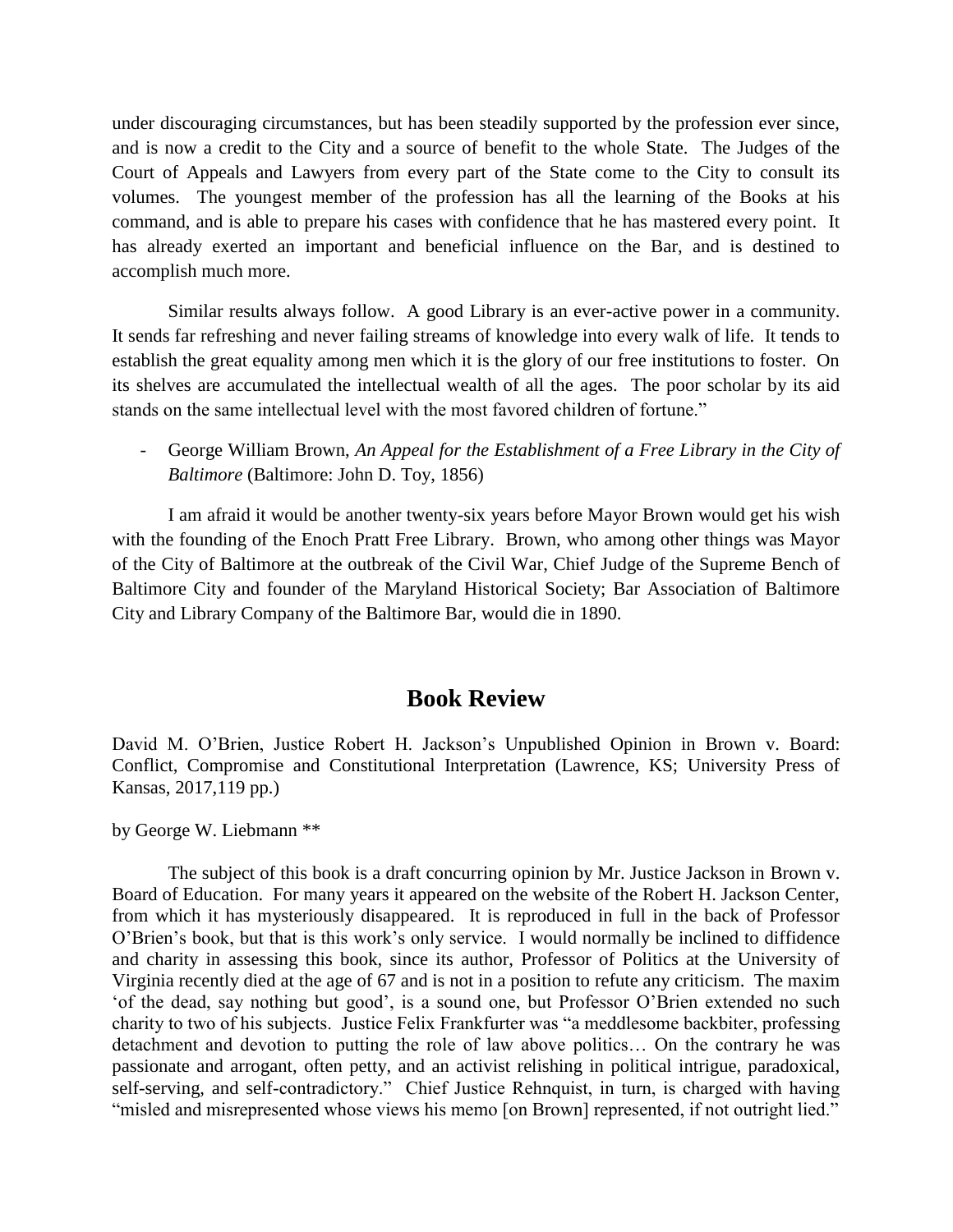The book has three not particularly hidden agendas. The first is to subject to obloquy Chief Justice Rehnquist. The second is to obfuscate the extent to which Jackson's draft opinion differed from Brown and would have produced far happier results. The third is to claim that Jackson's approach to constitutional adjudication was consistent with the 'living constitution' theory that gave rise to those darlings of the 'liberal' legal academy, Roe and Obergefell.

Rehnquist's memorandum urging against overruling of Plessy v. Ferguson is a major preoccupation of O'Brien, who devotes 13 of his 119 pages to it, under the heading: "Rehnquist's Memo and the Distortion of Jackson's Position in Brown." O'Brien regards it as axiomatic that Jackson would not have solicited such a memorandum and a similar one from Rehnquist's fellow law clerk Donald Cronson to support his own views or doubts about Brown. He characterizes as a "bombshell" the statement by Elsie Douglas, Jackson's secretary, at the time of Rehnquist's initial confirmation hearing in 1971 that Jackson would not have asked a law clerk to prepare a memorandum before conference, accusing Rehnquist of "sullying the reputation of a great Justice". Later, in 1986, she denied that Jackson had any doubts about Brown, declaring: "I don't know anyone in the world who was more for equal protection."

The statements in the 70s and 80s reflected the evolving 'political correctness' of their time. She was not merely Jackson's secretary but his mistress, according to books by Telford Taylor and Joseph Persico about the Nuremberg Trials not cited in O'Brien's book. After Jackson's death, she migrated to the chambers of Justice Frankfurter, and also is said to have been offered the librarianship of the Harvard Law School by Dean Erwin Griswold. In 1963, when her memory was more fresh, she declared, in a memorandum I found in Box 31 of Philip Kurland's papers at the University of Chicago, that "it is my recollection that Jackson, J. prepared a concurring opinion in Brown which might have brought about a quite different result had it been used." Richard Goodwin, Justice Frankfurter's 1954 law clerk recalled in his memoir Remembering America: A Voice from the Sixties that "Jackson was, Frankfurter told me, the last hold-out [in Brown]. Once he had been persuaded—more by the necessities than by the legal merits of the case--the court in 1954 made its decree."

For this reviewer, it is quite believable that Jackson had doubts about Brown that led him to seek pre-conference memoranda from his law clerks, both of whom were known to be conservative. But it also seems clear that Rehnquist's memorandum was a labor of love.

O'Brien's suggestion that Jackson's opinion was broader than Brown and inferior to it because it would have provoked greater outrage in the South dismally fails. He contends that under it, the Civil Rights Act of 1964 would have been unnecessary. But the opinion left the 'state action' doctrine and private behaviour untouched. Its condemnation of all racial distinctions in law would have invalidated the anti-miscegenation laws 13 years before the Court did so in Loving v. Virginia. O'Brien, and Frankfurter before him, thought that this would have caused the South to rise again. But Loving, when decided in 1967 went off like a damp squib. Jackson's opinion recognized that racial mixing was already a pervasive fact in the South; one may recall H. L. Mencken's only partly facetious observation that the Southern blacks were superior to the poor whites because they had inter-bred with the Southern aristocracy.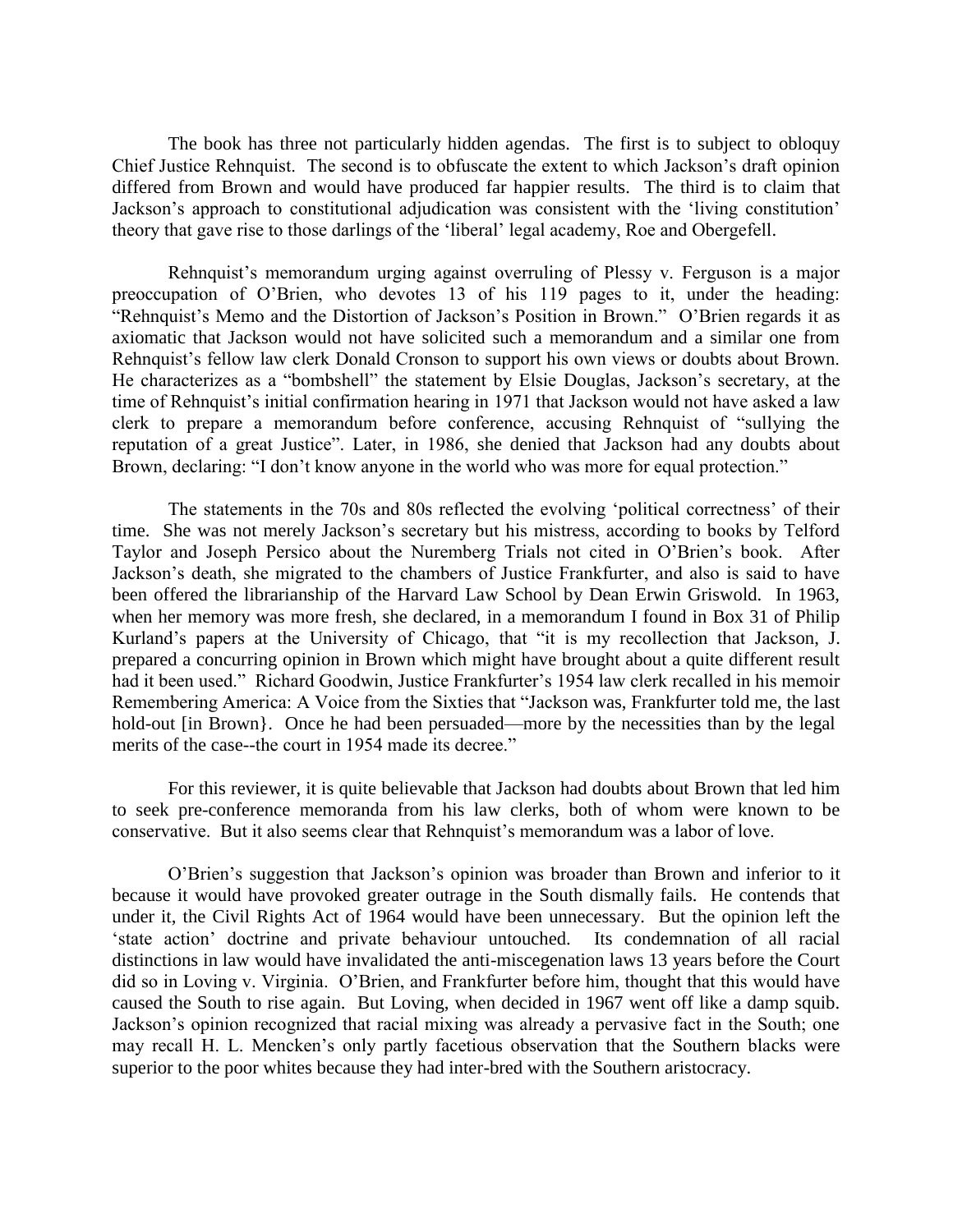Jackson's opinion would have been more acceptable to the South than that of the Chief Justice. It implicitly recognized the reasonableness of segregation when instituted in the wake of slavery. It lauded the progress made under it. It rested on irrefutable statistics about the literacy of the black population, not on highly contestable propositions from social psychology that later provided the basis for claims for racial balancing and forced busing. It recognized the public interest in educational standards: "Each individual must be rated on his own merit. Retarded or subnormal ones, like the same level in whites, may be accorded separate educational treatment. All that is required is that they be classified individually and not as a race for their learning, aptitude, and discipline." It would be nice if someone told this to Mayor Di Blasio.

The effort to claim Jackson as a devotee of 'the living Constitution' verges on the ludicrous. Jackson viewed his joinder in Brown as an application of traditional 'rational basis' standards to the facts as they then existed. "I do not find it necessary to stigmatize as hateful and unintelligent the early assumption that Negro education presented problems that were elementary, special, and peculiar. . . Lately freed from bondage, they had little opportunity as yet to show their capacity for education or even self-support and management." "Equal protection only requires that the classifications of different groups rest upon real and not feigned distinctions—mere possession of colored blood, in whole or in part, no longer affords a reasonable basis for a classification for educational purposes" because of "one of the swiftest and most dramatic advances in the annals of man." The change was the explosion in the black literacy rate from 10% in 1860 to 89.8 % in 1952. Reliance on this change is a far cry from Chief Justice Warren's reliance on "the extent of psychological knowledge," let alone the reliance on an undefined "factual underpinning" in the abortion cases or on "substantial cultural and political developments" in the 'gay rights' cases. Likewise, the rejection of Lochner did not rest as asserted by Justice Souter on the dubious proposition that "the old world of laissez faire was recognized everywhere outside the Court to be dead" but on rejection by the disciples of Holmes and Brandeis of the idea that five superannuated justices were the appropriate arbiters of the nation's social and economic policies.

The book also contains a fair number of factual errors. Justice Frankfurter's concurrence in Cooper v. Aaron was not "a lecture to Southern lawyers about the legitimacy of Brown", but a protest against grandiloquent language about the Supreme Court. Justice Rutledge did not "step down;" he died. Senator and Justice Harold Burton was a Republican, not a Democrat. Justice Minton was not a civil rights crusader; he was the Court's only dissenter in the 'state action' white primary case of Terry v. Adams. Earl Warren never became Solicitor General. The 1958 Resolution of the Conference of State Chief Justices was not unanimous, as stated, did not mention Brown, and was directed at implied pre-emption decisions from which the Supreme Court swiftly pulled back. Judge Clement Haynsworth did not receive "a low rating" from the American Bar Association committee; he received the highest rating then available, until three of nine members pulled back in the face of trumped-up conflict of interest allegations. Jackson did not "successfully prosecute" Andrew Mellon for tax evasion; Mellon was vindicated after one of the less creditable episodes in Jackson's career. All these errors feed fashionable myths; the total picture is not attractive.

The most revealing passage in the book is a reference to the first Justice Harlan's dissenting opinion in Plessy v. Ferguson as "(in)famously asserting that 'the Constitution is color-blind." Judge Learned Hand in his Holmes lectures likewise concluded that "race must not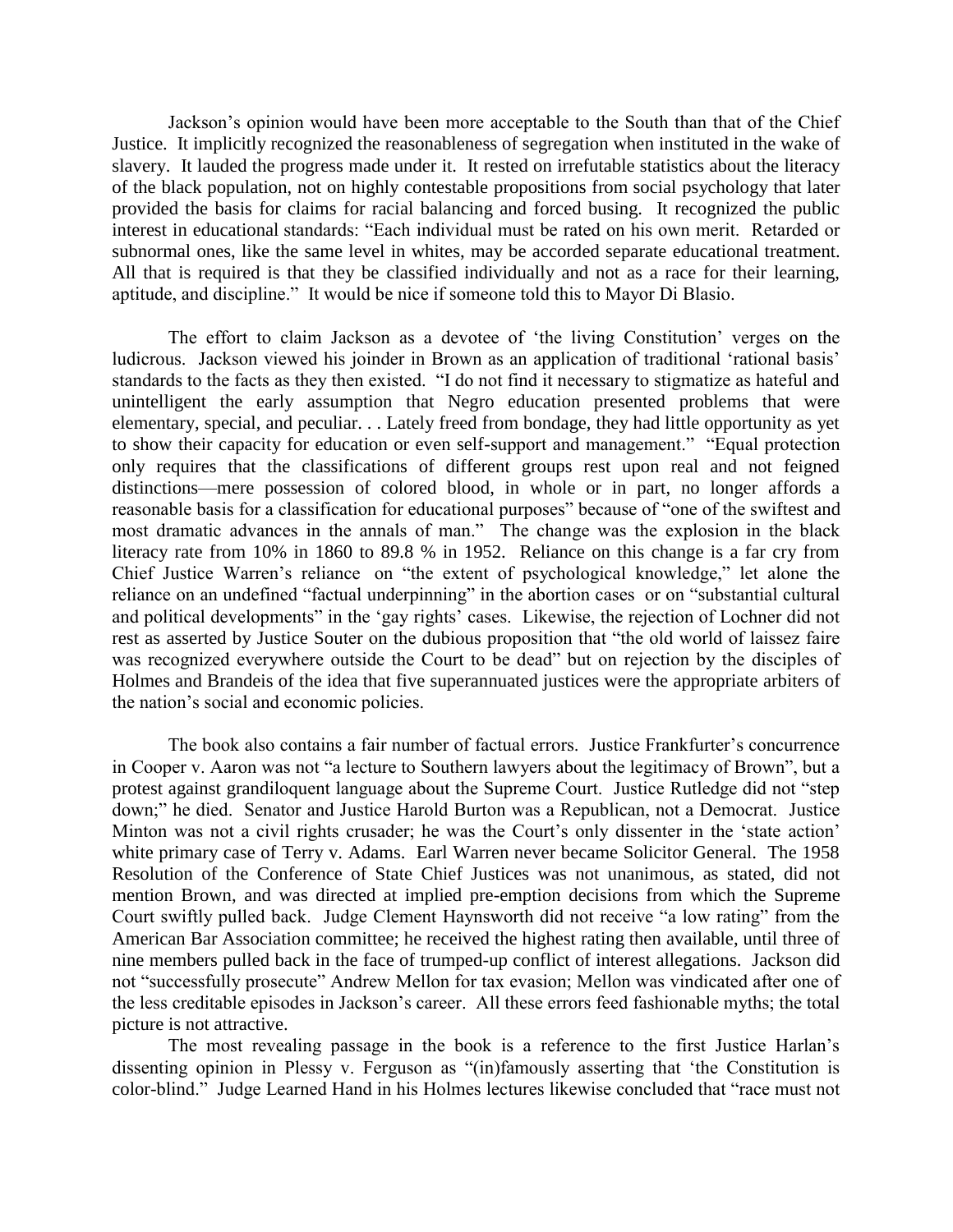be a determining factor, regardless of the values at stake." Justice Holmes in Nixon v. Herndon in 1927 similarly declared: "color cannot be made the basis of a statutory classification affecting the [voting] right set up in this case." These views of three of our greatest judges, like Jackson's, would have spared us racial gerrymandering, 'voting rights districts,' affirmative action quotas, minority set-asides, patronage for historically black colleges, reparations demands, forced busing, restrictions on school discipline, and a host of other controversial policies, all supported with the best of intentions. Whether the benefits of these departures from 'color-blindness' are worth the controversies they have caused, and the resultant political reactions and effects, is a matter deserving of consideration by all thoughtful lawyers.

\*\* George W. Liebmann, a Baltimore lawyer, is the author of America's Political Inventors (Bloomsbury, 2019) and The Common Law Tradition: A Collective Portrait of Five Legal Scholars (Transaction Books, 2003), among other works.

#### **How About You**

In so many ways, the current pandemic has resulted in all of us getting back to the basics – eating, sleeping and of course reading. Have strong feelings about the tome you just read? Want to share it with the readers of the *Advance Sheet*? Send your book reviews to me at [jwbennett@barlib.org,](mailto:jwbennett@barlib.org) and depending upon the number of responses we receive, will run it in an upcoming issue. New York Times Book Review, look out, because here we come.

#### **Read Any Good Books Lately – Part III**

I could probably go on just a little bit about the wonderful nature of books and how one of my favorite things to do is read, but you would probably be thinking "Wow, a librarian who likes books, never thought I would live long enough to see that." Well, for your information there have been a few folks over the course of time who have agreed with me. How about that famous son of Baltimore Frank Zappa who once said "So many books, so little time." Wonder if that is why they have a bust of him outside the Pratt Library in Highlandtown? How about Groucho Marx, who said "Outside of a dog, a book is man's best friend. Inside of a dog it's too dark to read," as well as "I find television very educating. Every time somebody turns on the set, I go into the other room and read a book." Finally, let us not forget Mark Twain who wrote "Good friends, good books, and a sleepy conscience: this is the ideal life."

Many of the speakers who have appeared as part of the Bar Library Lecture series have done so in promotion of a book they had recently published. The Library obtained numerous copies for sale at the lectures and retained those that were not sold so that those who could not attend might have the chance to purchase them at a later time. Thus was born the Bar Library bookstore. The following are available for purchase. For yourself, for someone who is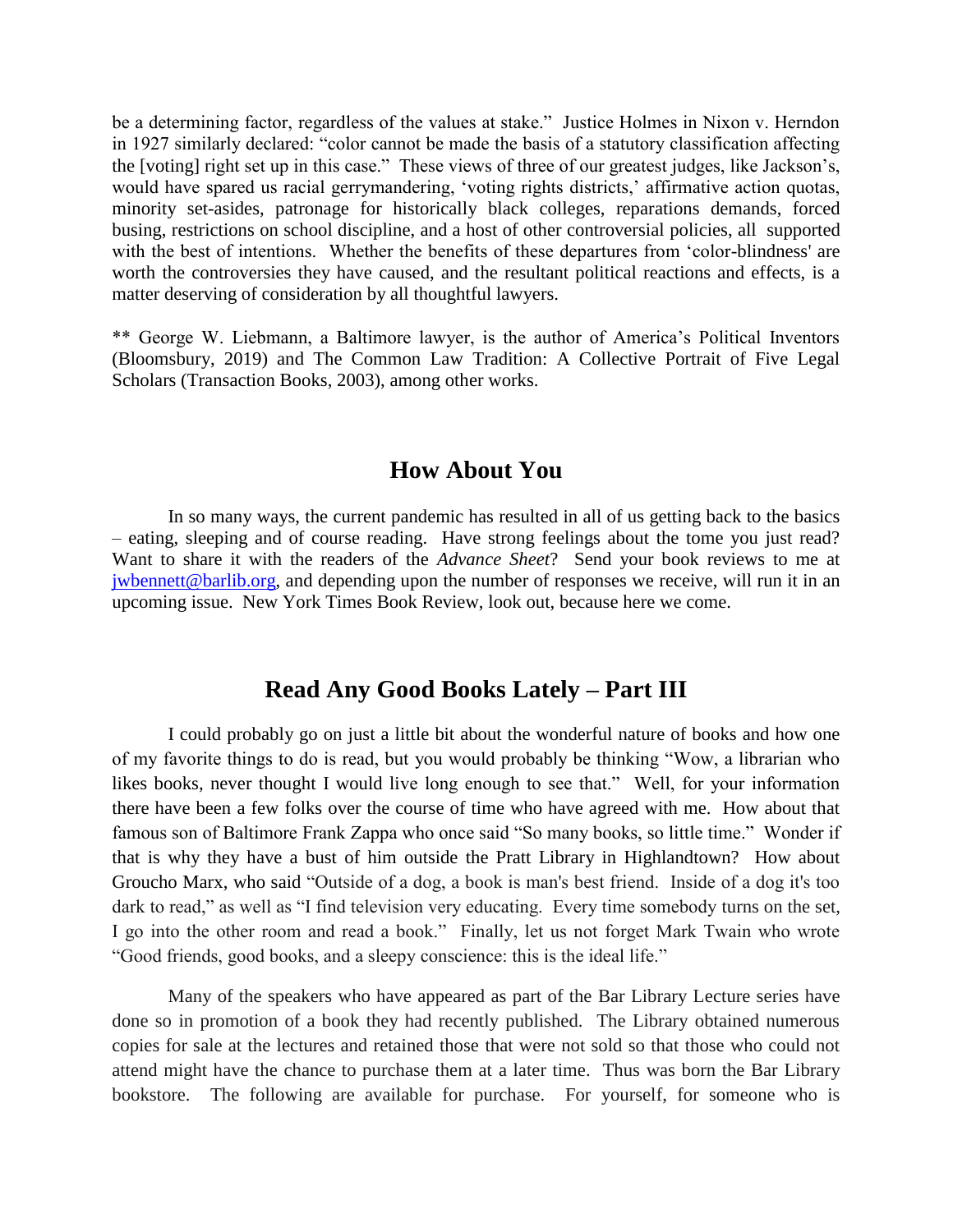interested in the law or history, stop by and visit our store. If you already know what you would like, just let me know and we will get it to you. Just call 410-727-0280 or e-mail me at jwbennett@barlib.org.

Joe Bennett

| Abraham Lincoln & Treason In The Civil War (Hardcover) (Signed By Author)        | \$35.00  |
|----------------------------------------------------------------------------------|----------|
| Abraham Lincoln & Treason In The Civil War (Softcover) (Signed By Author)        | \$20.00  |
| American Constitutional History: A Brief Introduction                            | \$30.00  |
| <b>Ancient Law</b>                                                               | \$75.00  |
| Art Of Cross-Examination                                                         | \$95.00  |
| Baltimore & The Nineteenth Of April 1861                                         | \$15.00  |
| <b>Baltimore Lives</b>                                                           | \$30.00  |
| Blackstone's Commentaries On The Laws Of England                                 | \$500.00 |
| Brady v. Maryland: A Fiftieth Anniversary Commemoration                          | \$20.00  |
| Daggers Drawn: 35 Years Of KAL Cartoons In The Economist                         | \$35.00  |
| The Death Penalty As Torture                                                     | \$20.00  |
| Emancipation – The Union Army (Signed By Author)                                 | \$35.00  |
| Ex Parte Merryman: Two Commemorations                                            | \$15.00  |
| <b>Failure To Flourish</b>                                                       | \$30.00  |
| The Fall Of The House Of Speyer                                                  | \$35.00  |
| 51 Imperfect Solutions                                                           | \$20.00  |
| The Ghosts Of Johns Hopkins (Signed By Author)                                   | \$20.00  |
| Great American Law Reviews (3 Volume Set)                                        | \$300.00 |
| <b>Holding Fast To Dreams</b>                                                    | \$25.00  |
| I'm Not Really Guilty                                                            | \$25.00  |
| Lincoln On Law, Leadership, And Life (Signed By Author)                          | \$12.50  |
| The Lost Indictment Of Robert E. Lee (Signed By Author)                          | \$20.00  |
| Louis D. Brandeis                                                                | \$35.00  |
| Louis D. Brandeis: American Prophet                                              | \$20.00  |
| The Making Of Africa America                                                     | \$25.00  |
| Mencken: The Days Trilogy                                                        | \$30.00  |
| Mencken's Prejudices Debunked                                                    | \$20.00  |
| Military Law And Precedents                                                      | \$75.00  |
| Odessa: Architecture - Monuments                                                 | \$35.00  |
| The Order Of The Coif                                                            | \$95.00  |
| "Our Little Monitor": The Greatest Invention Of The Civil War (Signed By Author) | \$25.00  |
| Prohibition In Maryland: A Collection Of Documents                               | \$15.00  |
| The Promise And The Dream                                                        | \$30.00  |
| Reason And Imagination: The Selected Correspondence of Learned Hand              | \$35.00  |
| The Secret Life Of Lady Liberty                                                  | \$20.00  |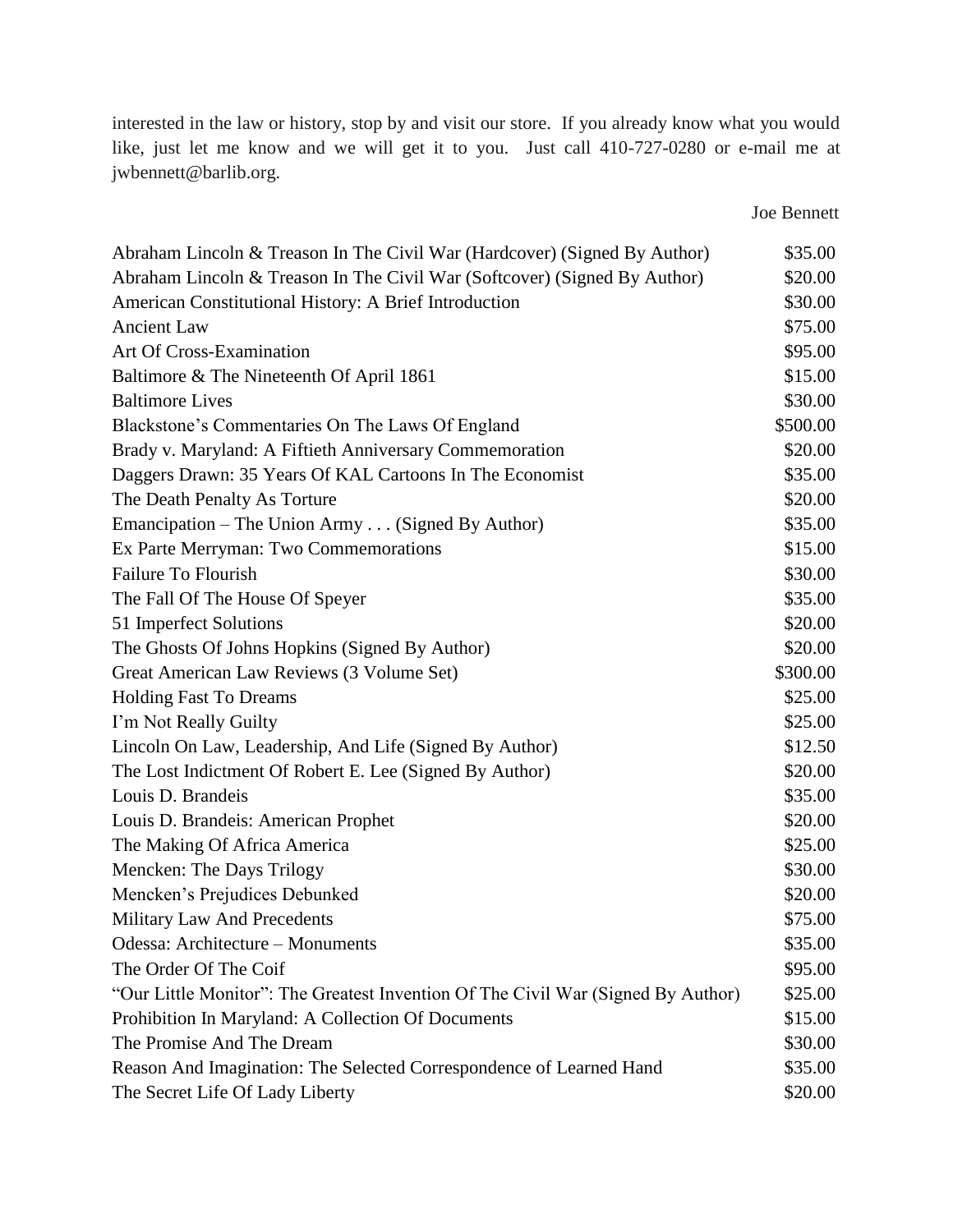## **Speaking Of Good Books: Republican Press At A Democratic Convention**

On October 30, 2018, the Honorable Jeffrey S. Sutton of the United States Court of Appeals for the Sixth Circuit came to the Bar Library to speak on his book *51 Imperfect Solutions: States And The Making Of American Constitutional Law*. On the inside cover of his book we are reminded "When we think of constitutional law, we invariably think of the United States Supreme Court and the federal court system. Yet much of our constitutional law is not made at the federal level. In *51 Imperfect Solutions*, U.S. Court of Appeals Judge Jeffrey S. Sutton argues that American Constitutional law should account for the role of the state courts and state constitutions, together with the federal courts and the federal constitution, in protecting individual liberties."

"Judge Sutton, a leading federal judge who has spent his career championing federalism, is the perfect bearer of this important message: Not all constitutional law comes from the federal Constitution – we must remember state constitutions. This book should change the way constitutional law is taught and litigated."

- William Baude, University of Chicago Law School

You might want to know that on the night of Judge Sutton's presentation at the Bar Library, several members of the Court of Appeals of Maryland were in attendance.

With the above in mind, may I submit for your approval *Republican Press At A Democratic Convention: Reports Of the 1867 Maryland Constitutional Convention By The Baltimore American And Commercial Advertiser* with Annotations and Commentary by John J. Connolly.

As a Maryland lawyer there are two documents that you cannot know enough about, one being the Constitution of the United States and the other the Constitution of the State of Maryland. That said, how invaluable is a work that sets forth a substantial amount of information concerning the adoption of one of these documents. In order to more fully understand and utilize the Maryland Constitution, might it not be appropriate to use all means at your disposal to grasp that which it sets forth, to garner a fuller understanding of it and the opportunities it affords for advancing the causes of your client?

This amazing and comprehensive volume of over 800 pages is available at the Bar Library for \$50, a fraction of what is currently paid not just for law books, but for supplements to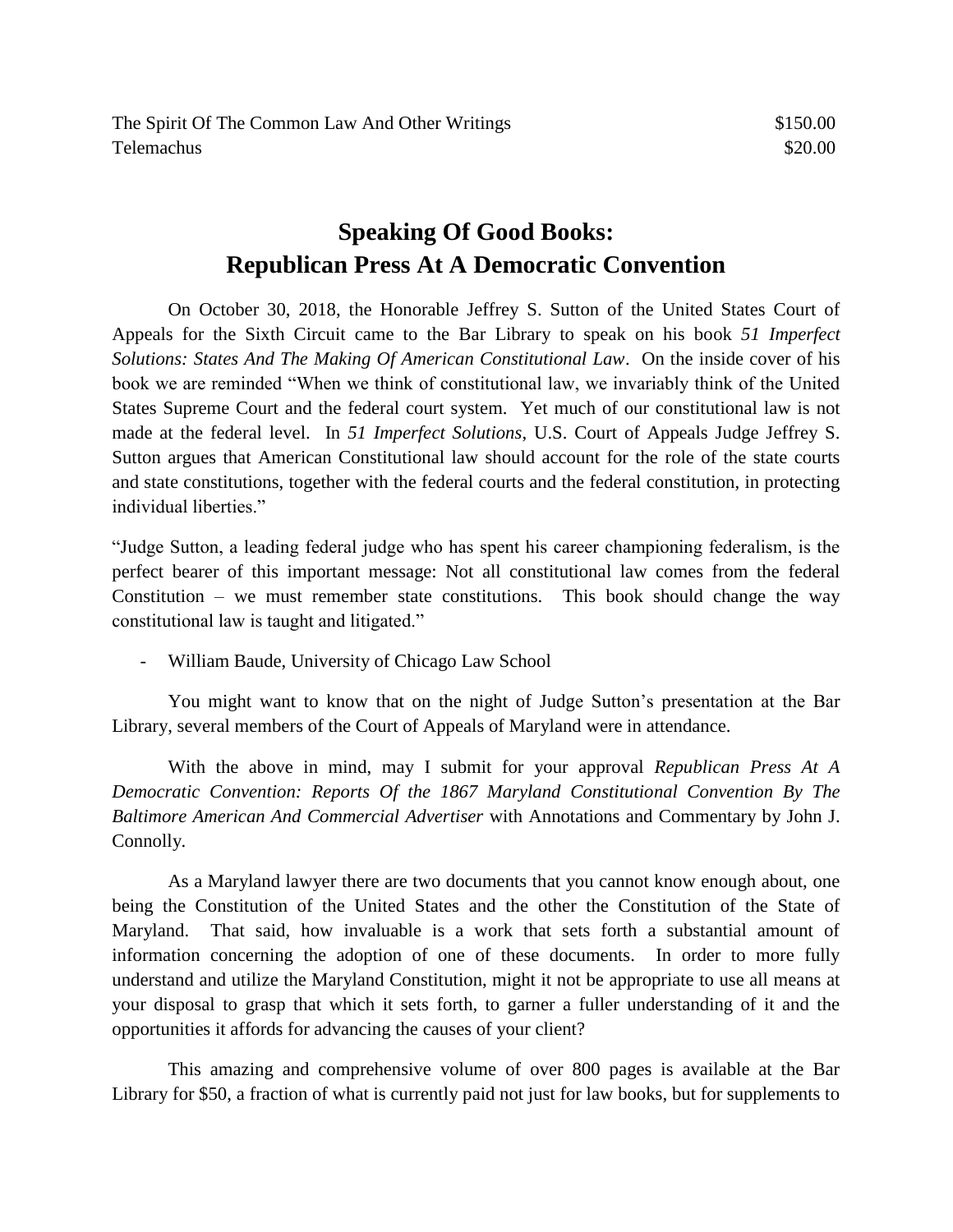those books. I suggest, to stay ahead of the curve, that you order your copy today. Stop by or place your order by phone 410-727-0280 or by e-mail at jwbennett@barlib.org.

Joe Bennett

#### **Bar Library Profile: Gary Igal Strausberg**

As part of our revised and expanded newsletter, each issue we will be taking a look at one of the leading figures in the history of the Bar Library. This issue we will be looking back at the life of the Honorable Gary I. Strausberg who served on the Library's Board of Directors from 1995 until his death in 2000.

Judge Strausberg was born in Lodz, Poland, in 1947, the son of Holocaust survivors Jacob and Felicia Strausberg. At the age of two his parents left Communist Poland for Israel and a little over a decade later they emigrated to the United States.

Judge Strausberg graduated from Brooklyn (N.Y.) College in 1969, earned his law degree from the George Washington University Law School in 1972 and a graduate law degree from Harvard University in 1975. Between George Washington and Harvard he clerked for Chief Judge Edward S. Northrop of the United States District Court for the District of Maryland.

After graduating from law school and before being appointed to the Circuit Court for Baltimore City in 1995 by Governor Paris N. Glendening, Judge Strausberg held a number of positions first as an attorney with the United States Department of Justice. From there it was on to Melnicove, Kaufman, Weiner and Smouse from 1976 to 1989. In 1989, Judge Strausberg, along with Howard A. Janet, founded Janet & Strausberg, where he would remain until his appointment to the bench.

Judge Strausberg married Ada Mark in 1971. They would have a son Mark David and a daughter Sherene Michelle. At the time of his passing Mrs. Strausberg said of her husband, he was "wise, charitable and beloved by all." As someone who knew Judge Strausberg I can say that she was not wrong.

Judge Strausberg served as President of the Maryland Trial Lawyers Association and was an Officer of the Baltimore City Bar Association. Amidst all his responsibilities, Judge Strausberg somehow found the time to author the three-volume treatise "Maryland Litigation Forms and Analysis."

As with another Baltimore legal legend, and I am proud to say long time member of the Bar Library Board of Directors, Melvin J. Sykes, who translated from Hebrew a four-volume work written by Menachem Elon, a former Israeli Supreme Court justice, Judge Strausberg was a polyglot, speaking Polish, Hebrew, English, French, Spanish and Yiddish.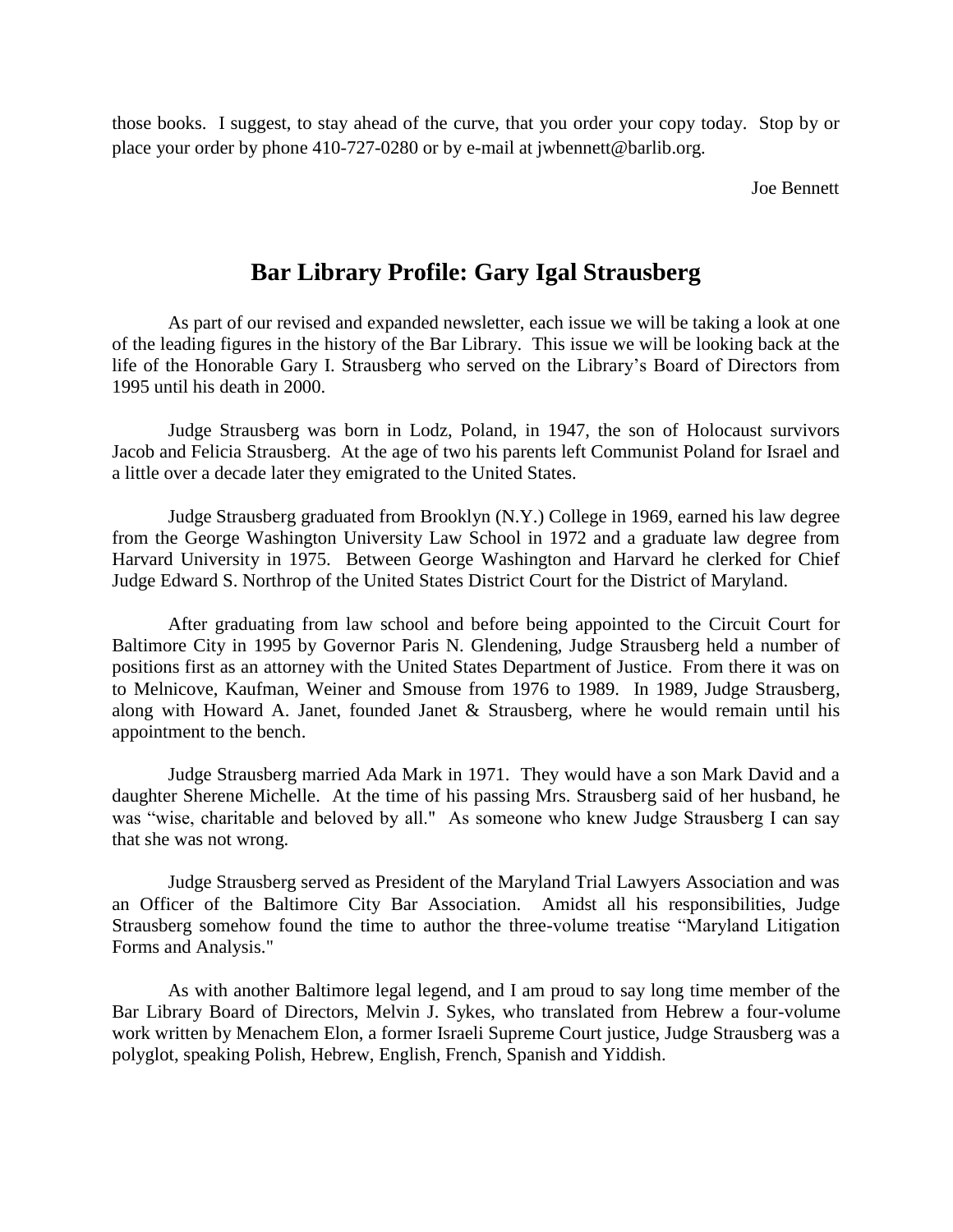The first mention of Judge Strausberg in the Minutes of the Proceedings of the Board of Directors of the Library Company of the Baltimore Bar was from June 27, 1995, six months before he would join the Library's Board. At that Meeting, Judge Strausberg who was then President of the Maryland Trial Lawyers Association offered to assist the Library in matters ranging from fund raising to obtaining an increase in the Appearance Fee received by the Library. Affection for the Library at a time where action was needed not just to forward its interests, but to help it survive, motivated a man of action to act.

At the time of his passing, then Circuit Court Administrative Judge Ellen M. Heller said of Judge Strausberg, he was "an excellent judge and an excellent attorney before that. He was truly dedicated to perform his duties at the very highest standards. In particular, he had an astute mind and was challenged by complex litigation." Judge Heller expressed her opinion that one of Judge Strausberg's greatest strengths was his ability to show wisdom and compassion at the same time.

It is beyond the realm of comprehension that 2020 will mark the twentieth anniversary of Judge Strausberg's passing. A friend of mine, a man for whom Judge Strausberg worked for and with, Joe Kaufman, would always say at a person's passing at an advanced age that "they didn't get cheated." Leaving this world at the age of fifty-three one would at first blush say that Judge Strausberg, along with all of us, was certainly cheated. But when you look at all he did, and all the life he packed into those years you think, well, maybe not so much. Still, he is missed, and it would have been nice if we could have had him around for a little while longer.

Joe Bennett

#### **It's Time For A Movie**

On November 7, 2008 the Bar Library rolled out the red carpet and cranked up the projector (actually it started the d.v.d. player) for the first Movie Night At The Bar Library. The film that night was *… And Justice For All* and the special commentator for the evening was the Honorable Joseph H. H. Kaplan. Also speaking that night was Donald Saiontz who appeared in the film and was a consultant for it. Mr. Saiontz had/has been a friend since childhood of the film's writer Barry Levinson.

Since that night the Library has hosted roughly fifty films, all of which have dealt with the law, politics or were in some other way historically significant. The series has included discussions and in a few instances, most notably the showings of *Birth of a Nation* and *Triumph of the Will* directed by Leni Riefenstahl, generated controversy. Although the Library has never attempted to generate controversy, it has attempted to generate the aforementioned discussions, and most certainly thought.

Now speaking of thought, or something not requiring it - how much fun might it be to sit at home some night and watch one of the films listed below. As a member of the Library, and has there ever been a library that looked out for its members as much as the Bar Library, you are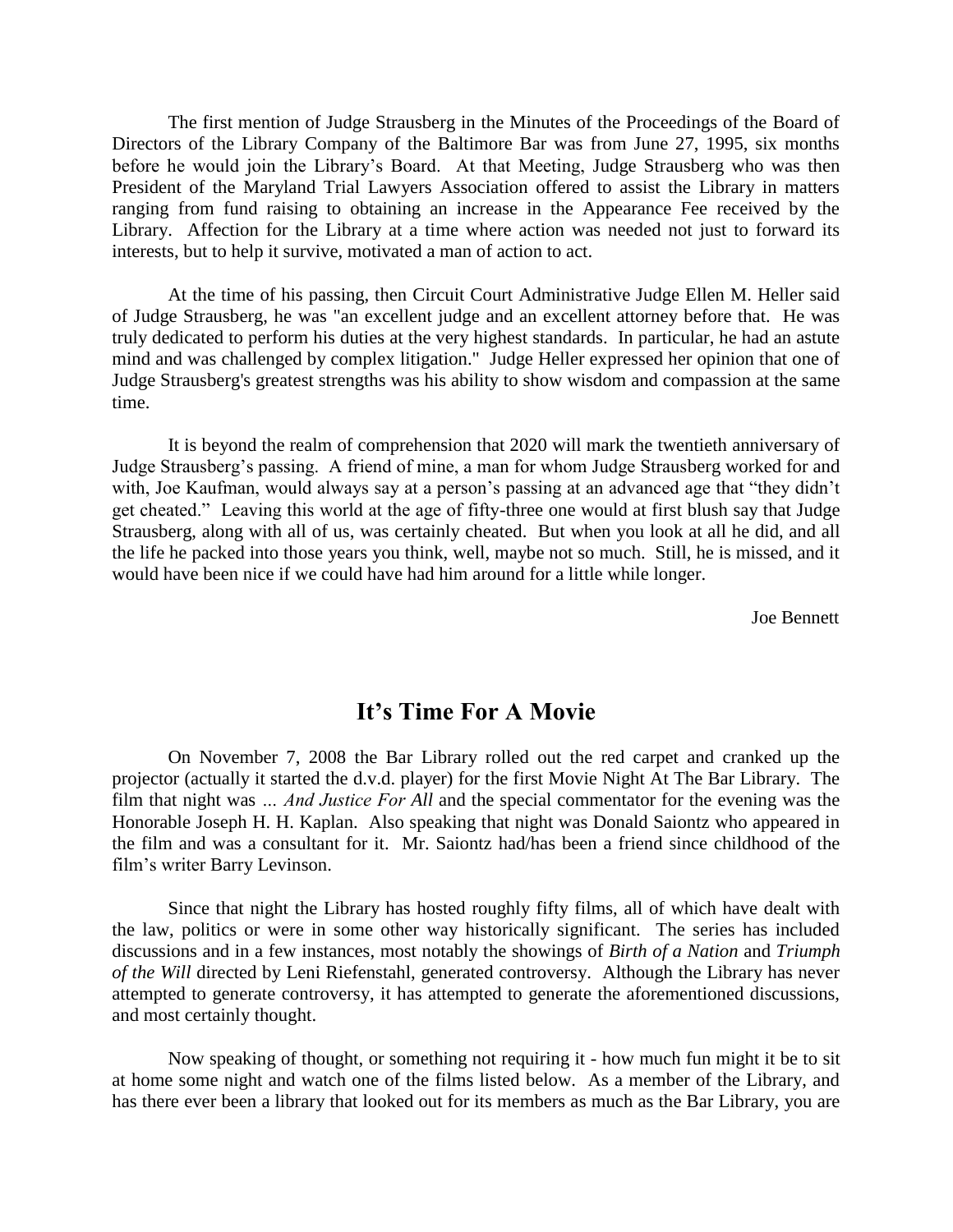entitled to borrow any of our films without charge. This amazing offer also extends to members of the judiciary. As they say to my daughter in the Army "Thank you for your service."

Joe Bennett

Adam's Rib starring Spencer Tracy and Katherine Hepburn And Justice For All Amistad The Apartment directed by Billy Wilder and starring Jack Lemmon and Shirley MacLaine Avanti! directed by Billy Wilder and starring Jack Lemmon The Battle of Algiers Battleship Potemkin The Bicycle Thief Breaker Morant The Captain's Paradise starring Alec Guinness Citizen Kane The Civilian Conservation Corps (PBS Documentary) Counseler at Law directed by William Wyler and starring John Barrymore Duck Soup Erin Brockovich The Fortune Cookie directed by Billy Wilder and starring Jack Lemmon and Walter Matthau the 400 blows directed by Francois Truffaut Fury starring Spencer Tracy Grand Illusion directed by Jean Renoir The Great Dictator starring Charlie Chaplin The Great Gatsby starring Alan Ladd In Cold Blood Irma La Douce directed by Billy Wilder and starring Jack Lemmon and Shirley MacLaine Judgment At Nuremberg Kind Hearts and Coronets starring Alec Guinness King: A Filmed Record…Montgomery To Memphis Kiss Me Stupid directed by Billy Wilder and starring Dean Martin and Kim Novak The Ladykillers starring Alec Guinness The Lavender Hill Mob starring Alec Guinness M directed by Fritz Lang The Man In the White Suite starring Alec Guinness Miss Marple Movie Collection starring Margaret Rutherford (Four Films – Murder She Said – Murder At the Gallop – Murder Ahoy – Murder Most Foul) Muhammad Ali's Greatest Fight Olympia directed by Leni Riefenstahl One, Two, Three directed by Billy Wilder